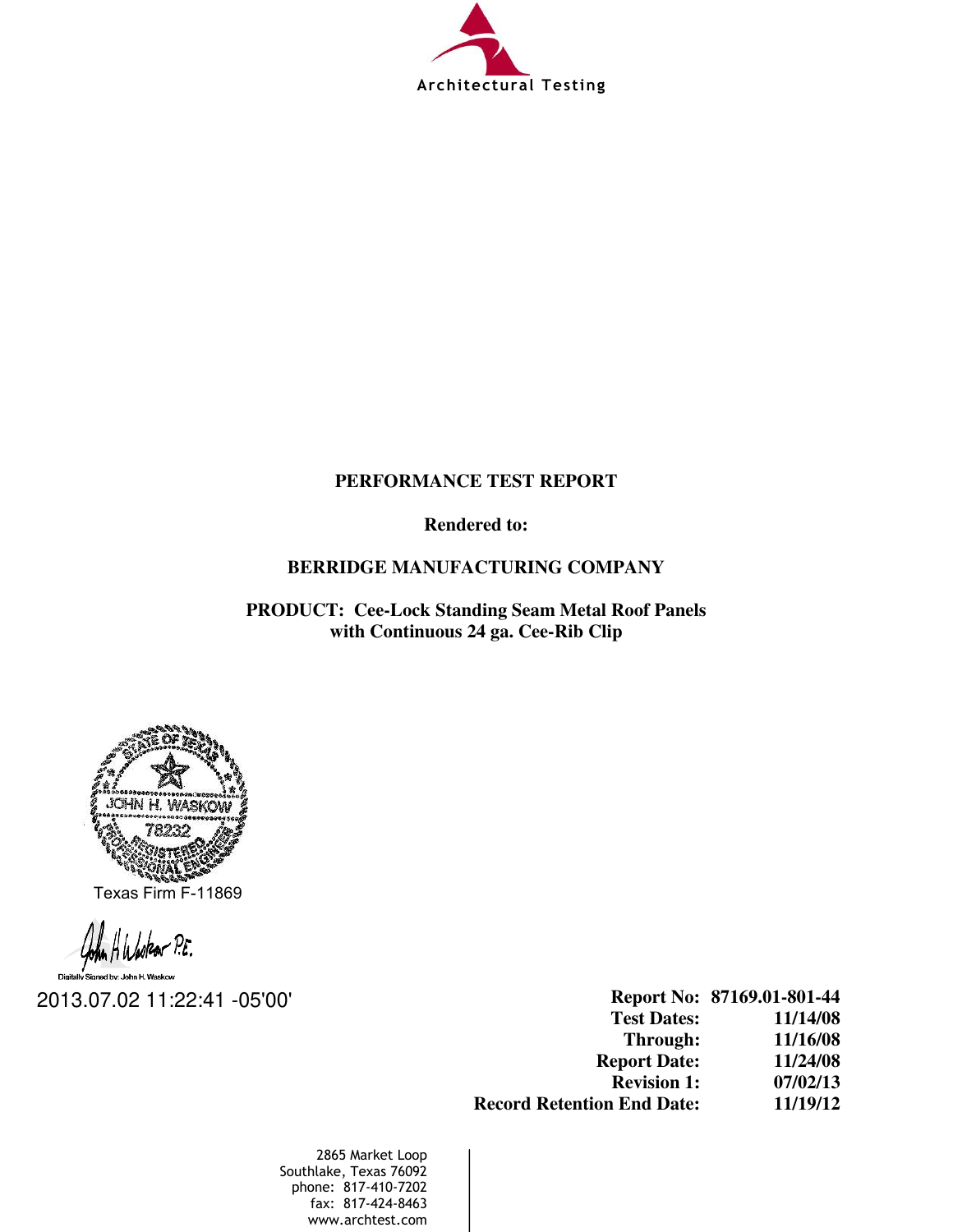

## **PERFORMANCE TEST REPORT**

Rendered to:

# BERRIDGE MANUFACTURING COMPANY 1720 Maury Houston, TX 77026

|                            | Report No: 87169.01-801-44 |
|----------------------------|----------------------------|
| <b>Test Dates:</b>         | 11/14/08                   |
| Through:                   | 11/19/08                   |
| <b>Report Date:</b>        | 11/24/08                   |
| Revision 1:                | 07/02/13                   |
| Record Retention End Date: | 11/19/12                   |

**Product**: Cee-Lock Standing Seam Metal Roof Panels with Continuous 24 ga. Cee-Rib Clip

**Project Summary:** Architectural Testing, Inc. was contracted by Berridge Manufacturing Company to evaluate their Cee-Lock standing seam metal roof panels for thermal expansion and contraction.

**Test Method**: The test specimens were evaluated in accordance with the following custom test method – Thermal Expansion and Contraction.

Relative panel motion  $\geq 2$ " for 100,000 cycles with no indication of material wear or sealant degradation.

#### **Product Description**:

**Series/Model**: Cee-Lock™ with Continuous Cee-Rib™ Clip

**Product Type**: Standing Seam Metal Roof Panels

**Overall Size**: 48" wide by 36" long

**Individual Panel Size**: 16" wide by 36" long

**Cee-Lock Panel Thickness**: 0.025"

**Cee-Rib Clip Thickness**:0.025"

**Purlin Thickness**:0.061"

2865 Market Loop Southlake, Texas 76092 phone: 817-410-7202 fax: 817-424-8463 www.archtest.com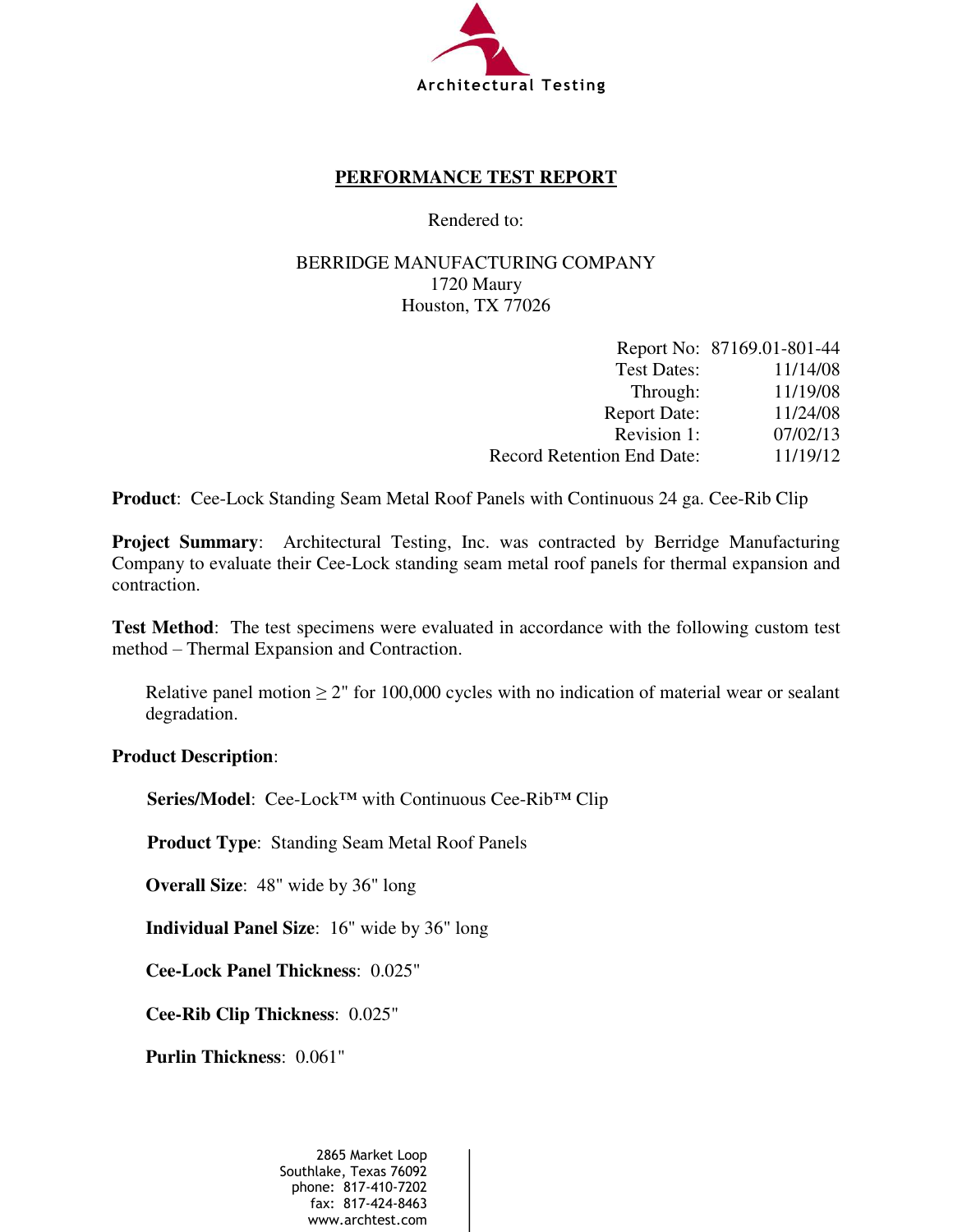

**Sample Construction**: Sample comprised of three interlocking Cee-Lock steel panels connected by continuous steel Cee-Rib clips. Outer two panels mounted to two steel purlins spaced 2' apart with 3/4" self tapping screws. Purlins were welded along the bottom edge to a steel plate.

**Test Procedures**:Center panel attached to a pneumatic and cycled over a 2" distance for 100,000 cycles.

**Test Results**: After 100,000 cycles there was no indication of material wear or sealant degradation.

Detailed drawings, data sheets, representative samples of test specimens, a copy of this report, or other pertinent project documentation will be retained by Architectural Testing, Inc. for a period of four years from the original test date. At the end of this retention period such materials shall be discarded without notice and the service life of this report by Architectural Testing will expire. Results obtained are tested values and were secured by using the designed test methods. This report does not constitute certification of this product nor an opinion or endorsement by this laboratory. It is the exclusive property of the client so named herein and relates only to the specimen(s) tested. This report may not be reproduced, except in full, without the written approval of Architectural Testing, Inc.

For ARCHITECTURAL TESTING, INC.:

Bon

Digitally Signed for: Anthony Brown by Andy Cost

TB/hd

**Attachments** Appendix  $A -$ Drawings (3)

Tony Brown John Waskow, P.E. Technician Director – Regional Operations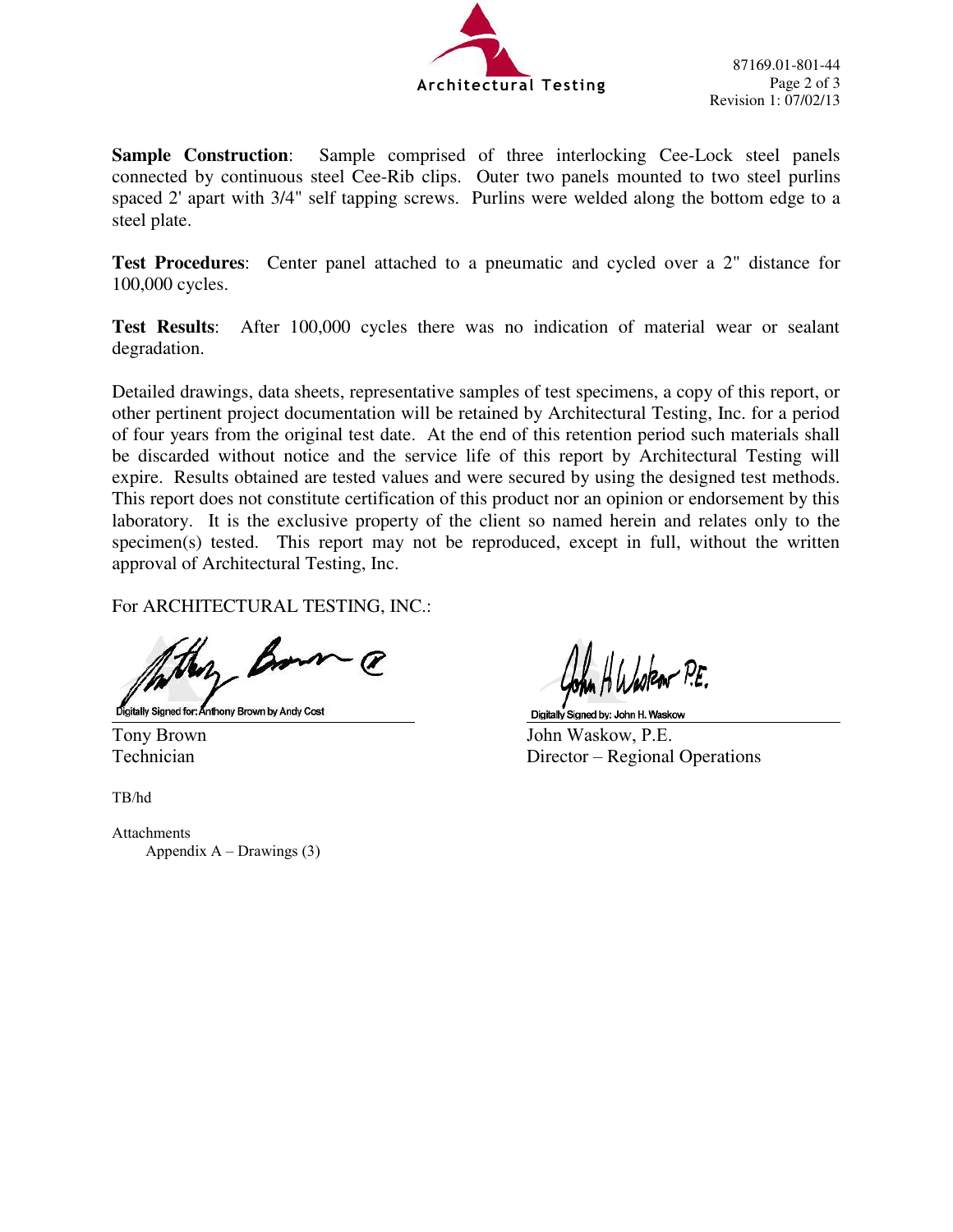

87169.01-801-44 Page 3 of 3 Revision 1: 07/02/13

# **Revision Log**

| Rev. #   | <b>Date</b>         | Page(s) | <b>Revision(s)</b>                                              |  |  |  |
|----------|---------------------|---------|-----------------------------------------------------------------|--|--|--|
| $\theta$ | $11/24/08$ N/A      |         | Original report issue.                                          |  |  |  |
|          | $07/02/13$ Cover, 1 |         | Changed Expiration Date to Record<br><b>Retention End Date.</b> |  |  |  |

This report produced from controlled document template ATI 00231, revised 03/06/07.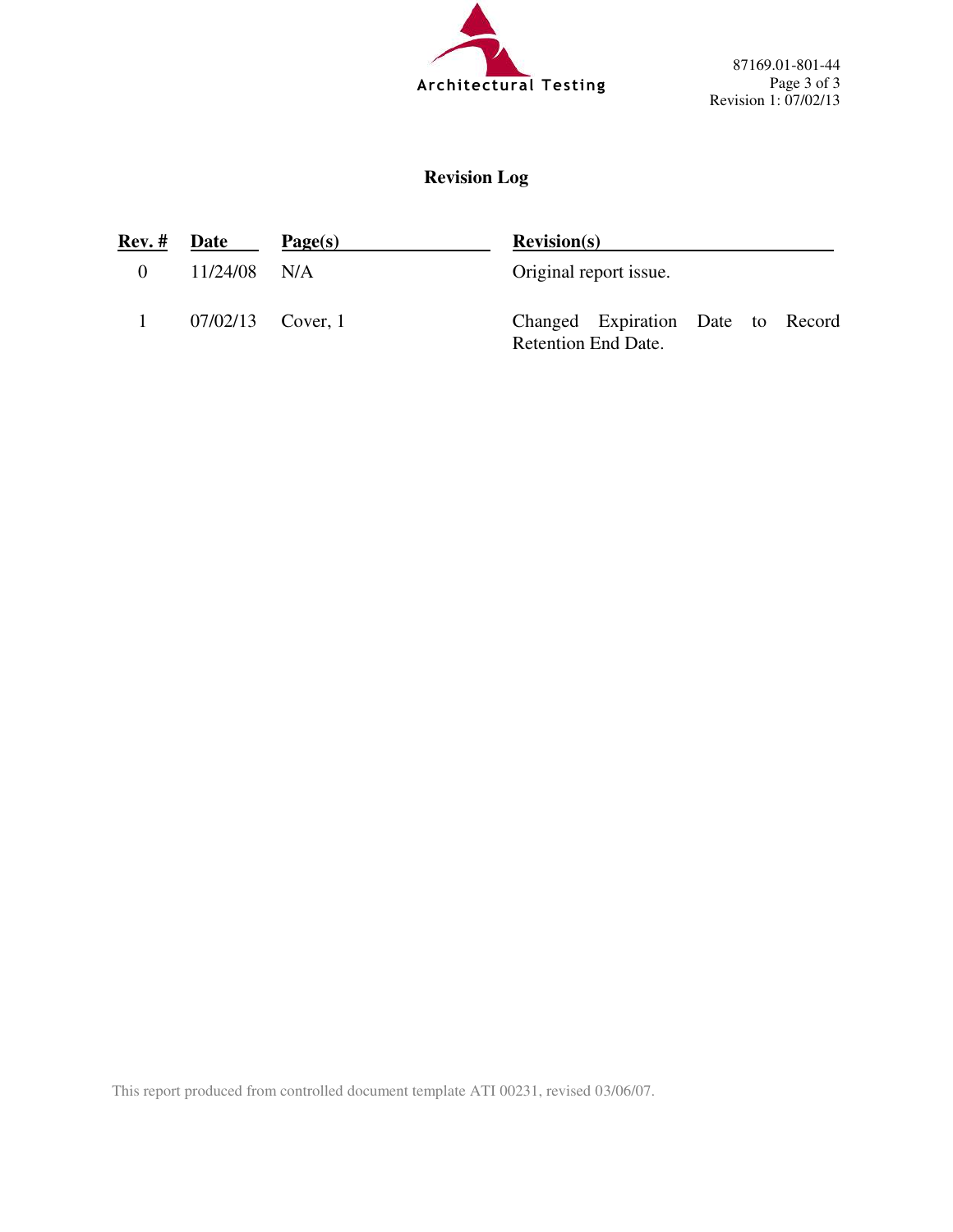# **APPENDIX A**

**Drawings**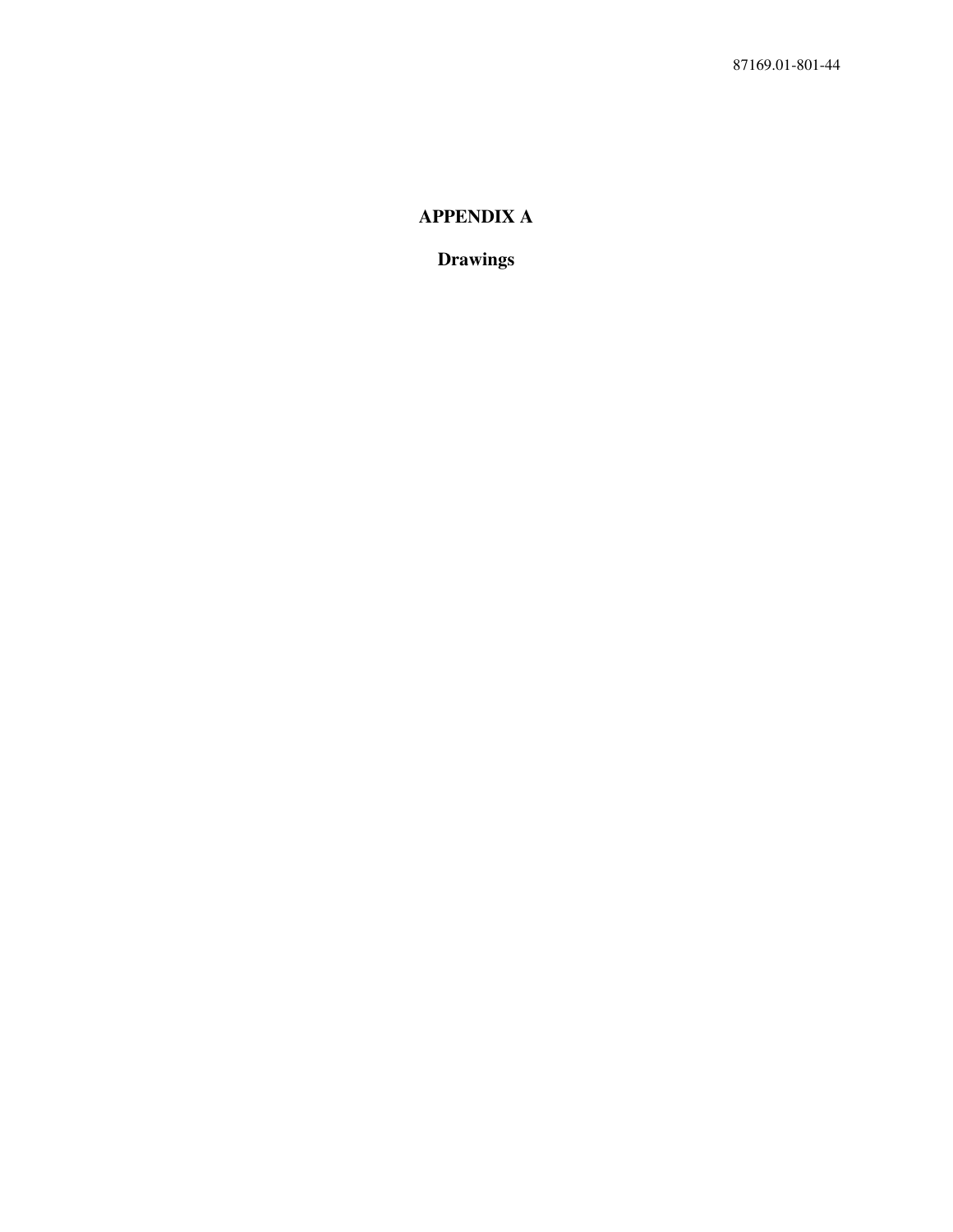

# CEE LOCK

**And And Achitectural Testing** Test sample report that these details.<br>Test sample required and noted. Reports 57169.01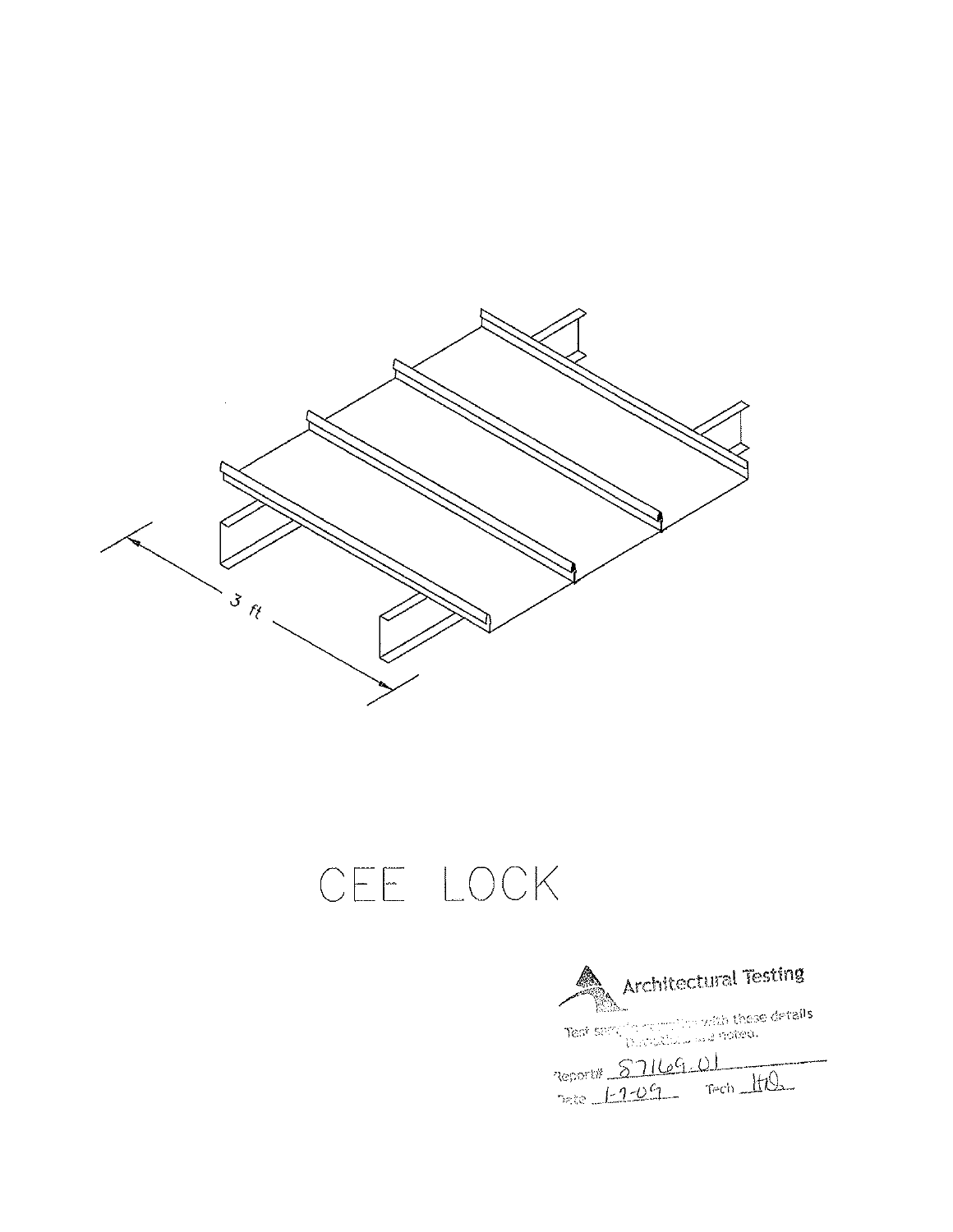# **Berridge Cee-Lock Standing Seam Roof Panel**





Test s h these detalls subos i

Reports 87169.01  $20.12209 - 00010$